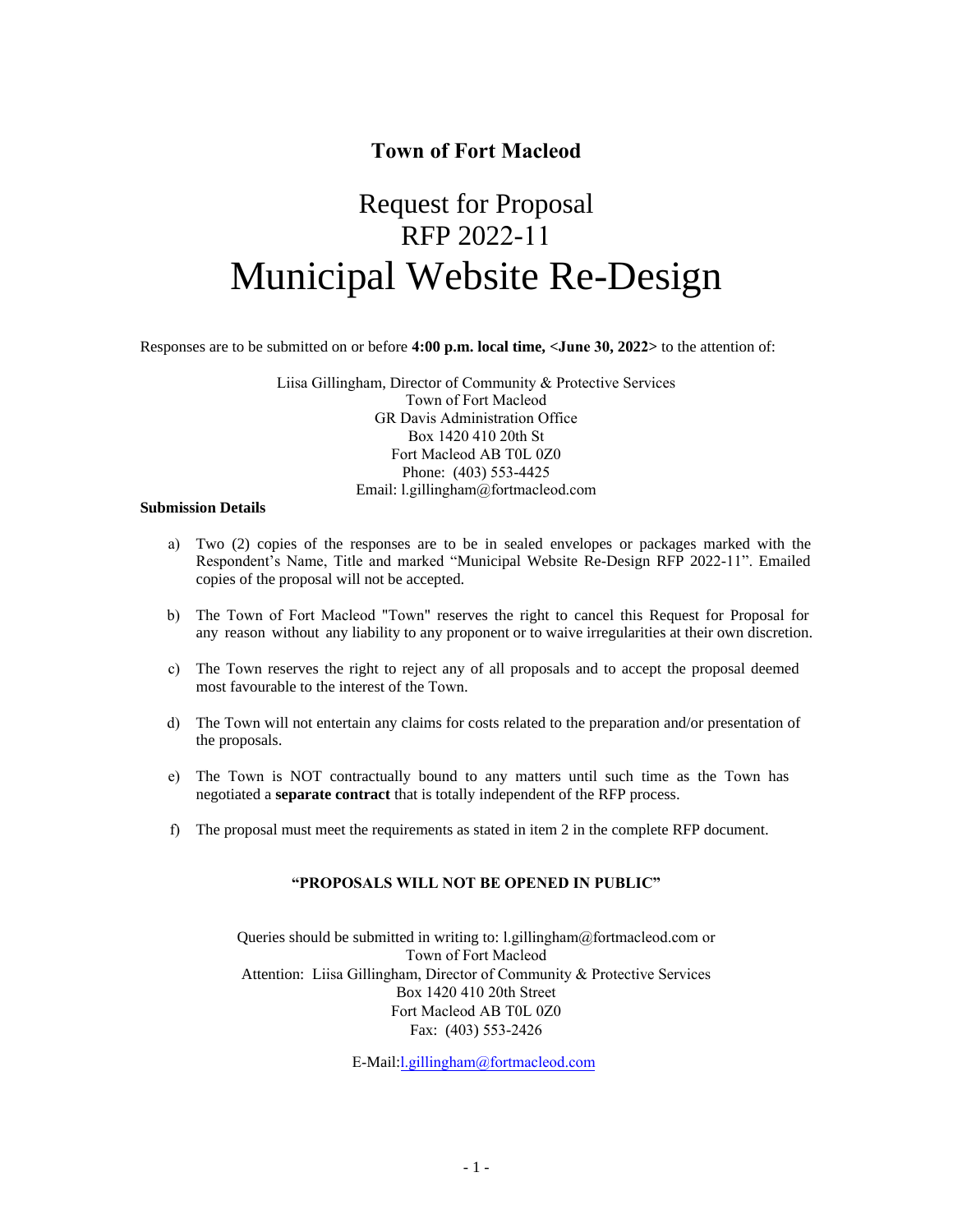# **2. MANDATORY CRITERIA**

- ➢ Cover Letter
- ➢ Company Profile
- ➢ Management Team
- ➢ Project Development Approach
- ➢ Municipal Website Design Experience
- ➢ Project Budget

#### **Options**

➢ Additional Products Offered, if applicable

### **3. PROPOSAL REQUIREMENTS**

*Only complete submissions* will be accepted. Partial submissions will not be considered. Submissions may be revised by written amendment, delivered to the location set out for delivery of submissions, before the Closing Date.

Should the proponent consider additional services and materials appropriate, it should be recommended in their proposal. The Proponent is to cost these additional items separately.

The proposal should include estimated hours and timeframe involved and a letter of introduction, including name and address of Respondent and details of potential partnerships and business agreements contemplated for the project.

# **The Project Scope of Work is attached.**

# **4. EVALUATION AND SELECTION CRITERIA**

The Request for Proposal is used to select a Proponent, who will have demonstrated a capability to commence and complete the work described within the time frame specified and according to the following criteria, provided that this list is not exhaustive, or set out in any particular order of priority.

#### **Proposals not meeting all mandatory criteria will be rejected without further consideration.**

Proposals shall be evaluated to determine the best value offered to the District using the following criteria:

- $\triangleright$  The Respondent's business and technical reputation and capabilities and the experience of its personnel.
- $\triangleright$  The Respondent's strategy to deliver the Project on or ahead of schedule, and experience and reputation in delivering similar projects on or ahead of schedule.
- $\triangleright$  The Respondent's ability and past experience meeting a tight time frame.
- $\triangleright$  Methodology and approach (understanding of service objectives and outcomes).
- ➢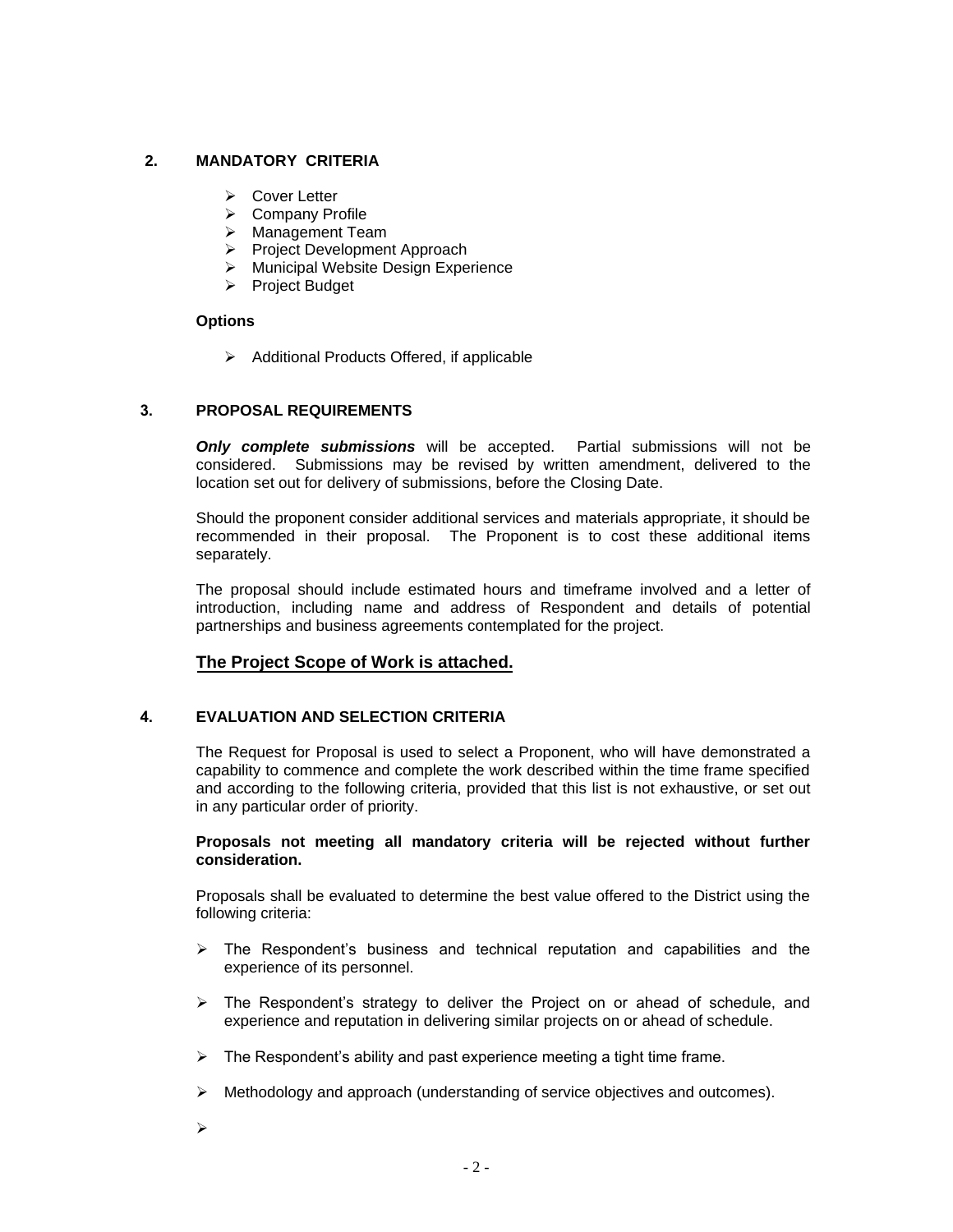- $\triangleright$  Resources and pricing structure (staff, equipment).
- $\triangleright$  The Respondent's financial capability to undertake the Project.
- $\triangleright$  Proposal is clear and logical and shows value for the money to the Town and demonstrates capabilities that make his/her services uniquely qualified to provide the requested services including any innovative approaches successfully used with other clients.

### **5. NEGOTIATION DELAY**

If a written Contract cannot be negotiated within thirty days of notification of the successful Proponent, the Town may, at its sole discretion at any time thereafter, terminate negotiations with that Proponent and either negotiate a Contract with the next qualified Proponent or choose to terminate the Request for Proposal process and not enter into a contract with any of the Proponents.

#### **6. FIRM PRICING**

Proposals must be firm for at least 60 days after the closing date. Prices will be firm for the entire Contract period.

#### **7. CURRENCY AND TAXES**

#### **Prices quoted are to be**

- a) in Canadian dollars;
- b) inclusive of duty, where applicable;
- c) FOB destination, delivery charges included where applicable, and
- d) Goods and Services Tax and Provincial Sales Tax to be itemized separately.

#### **8. CLARIFICATION OF THIS REQUEST FOR PROPOSAL**

This is a request for proposal only and will not give rise to a Contract "A" (bid contract). The Town is free to negotiate with any of the proponents and that as a result of the negotiation process, the Town is not required to treat all proponents equally. This request for proposal process is NOT a tendering process. No legal relations are intended to arise from the RFP process. The Town is NOT contractually bound to any matters until such time as the Town has negotiated a **separate contract** that is totally independent of the RFP process.

If a Proponent has any questions about the contents of the RFP, or about any matters relating to it the question must be directed in writing, and not orally, to the Town's Representative at the contact address set out below, before **June 20, 2022.** The Town's Representative will answer all questions in writing, and will provide a copy of all questions and their answers to each of the Proponents no later than **June 28, 2022**. E-mail responses will be accepted.

The RFP process forms complex legal obligations. Any information obtained from any source other than the Town Representative is not official and should not be relied upon. Any uncertainty regarding the process, therefore, must be referred to the Town Representative.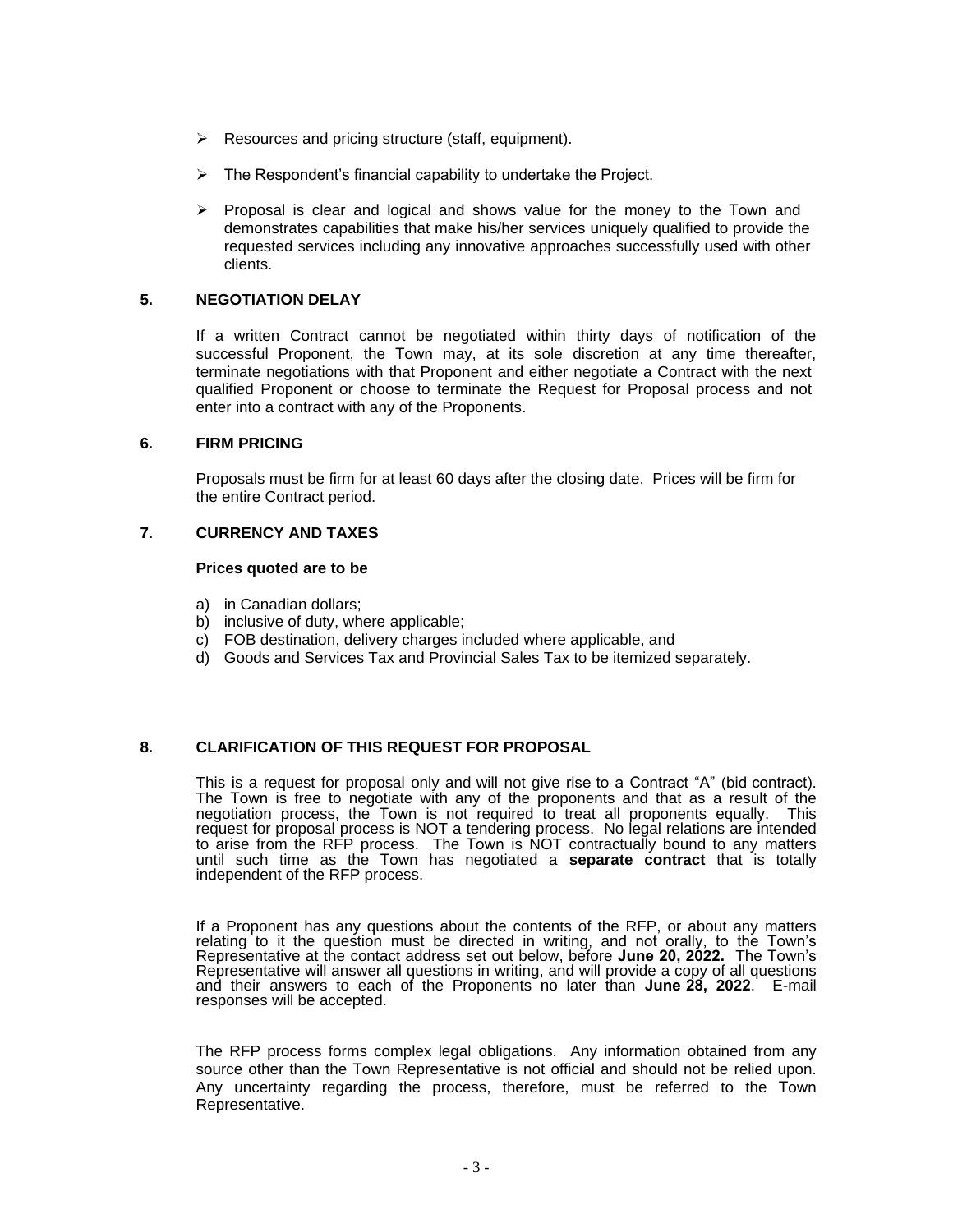### **9. DISTRICT REPRESENTATIVE**

The Town's Representative on this project is Liisa Gillingham and all inquiries related to this "Request for Proposal" are to be directed to:

Liisa Gillingham Director of Community & Protective Services Town of Fort Macleod PO Box 1420 - 410 20th Street Fort Macleod AB T0L 0Z0 Fax:403-553-2426 E-Mail: l.gillingham@fortmacleod.com

### **10. NOTICE TO PROPONENTS**

#### **a. Liability**

The proponents shall ensure that the Town, its officers, employees and committee members, are save harmless from any liability whatsoever arising out of the proponent's performance or non-performance of the term of this Proposal.

#### **b. Proponent Responsibilities in Submitting Proposals**

Each Proponent is solely responsible for the risk and cost of preparing and submitting its proposal in response to this RFP and neither the Town not its officials, employees, committee members, or Proponents (including the Town's representative" are liable for the cost of doing so or obliged to remunerate or reimburse any Proponent for that cost.

By submitting its proposal to the Town, each Proponent represents and warrants to the Town that the information in its proposal is accurate and complete. This RFP does not impose on the Town any duty of fairness or natural justice to any or all respondents with respect to this RFP or the process it creates. Unless the Town is expressly permitted or required by this RFP to "act reasonably" the Town is entitled to act in its sole, absolute and unfettered discretion.

#### **c. Confidentiality and Freedom of Information of Proposals**

All submissions submitted to the Town become the property of the Town, and the information in Submissions will be disclosed as necessary to carry out the RFP process or as required by law, including the Freedom of Information and Protection of Privacy Act. That Act creates a right of access to records in the custody or under the control of the Town, subject to the specific exceptions in the right set out in the Act. The Town will receive all proposals submitted in response to this RFP in confidence. In light of the right of access to information created by that Act, the Town does not guarantee that information contained in any proposals will remain confidential if a request for access in respect of any proposal is made under the Act. Any information the proponent considers 'personal information' because of its proprietary nature should be marked as "confidential" and will be subject to appropriate consideration as defined by the Act.

Proponents are required to keep their proposals confidential and must not disclose their proposals, or information contained in them, to anyone else without the prior written consent of the Town.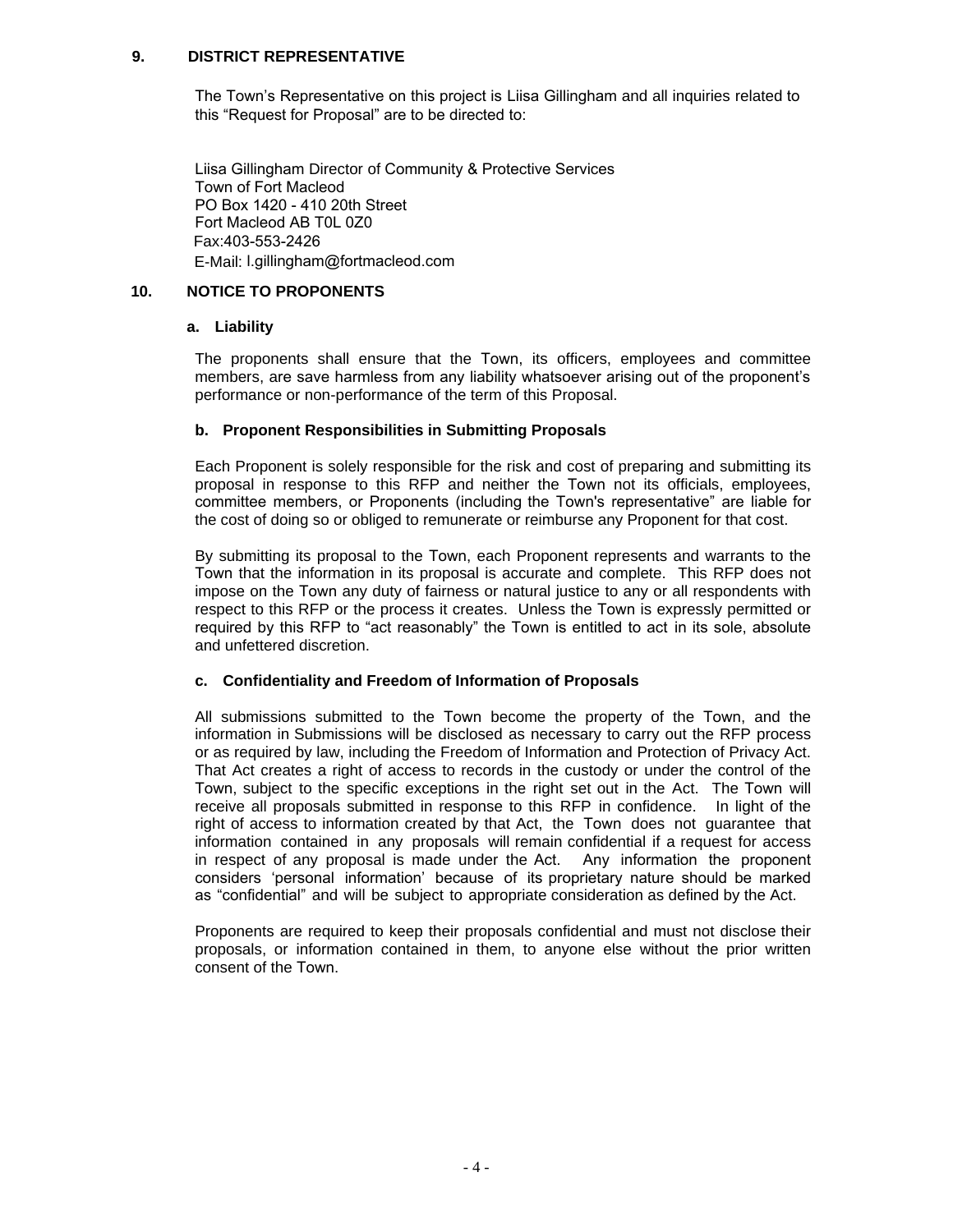#### **11. WAIVER AND ALLOCATION OF RISK**

The Town accepts no responsibility or liability for the accuracy or completeness of this RFP (including any schedules or appendices to it) or of any recorded or oral information communicated or made available for inspection by the Town (including through the Town's Representative or any other individual) and no representation or warranty, either express or implied, is made or given by the Town with respect to the accuracy or completeness of any of those things. The sole risk, responsibility and liability connected with reliance by any proponent or any other person on this RFP or any such information as is described in this paragraph is solely that of each Proponent. Each Proponent acknowledges and agrees that it is solely responsible for obtaining its own independent financial, legal, accounting, and other advice with respect to the contents of this RFP or any such information as is described in this paragraph. Each Proponent who submits a proposal to the Town is deemed to have released the Town from, and waived, any action, cause of action, claim, liability, demand, loss, damage, cost or expenses, of every kind, in any way connected with or arising out of the contents of this RFP or any such information as is described in this paragraph. Each Proponent who submits a proposal is deemed to have agreed that it is solely responsible and liable to ensure that it has obtained and considered all information necessary to enable it to understand the requirements of this RFP, and of the project, and to prepare and submit its proposal.

#### **12. CLOSING DATE OF PROPOSALS**

The closing date for proposals will be 4:00 p.m. on June 30, 2022. All proposals must be clearly marked with the name and address of the Proponent and the "Request for Proposal" title. Proponents are responsible for ensuring that courier delivery occurs within the deadline. Late proposals will not be accepted and will be returned to the Proponent unopened.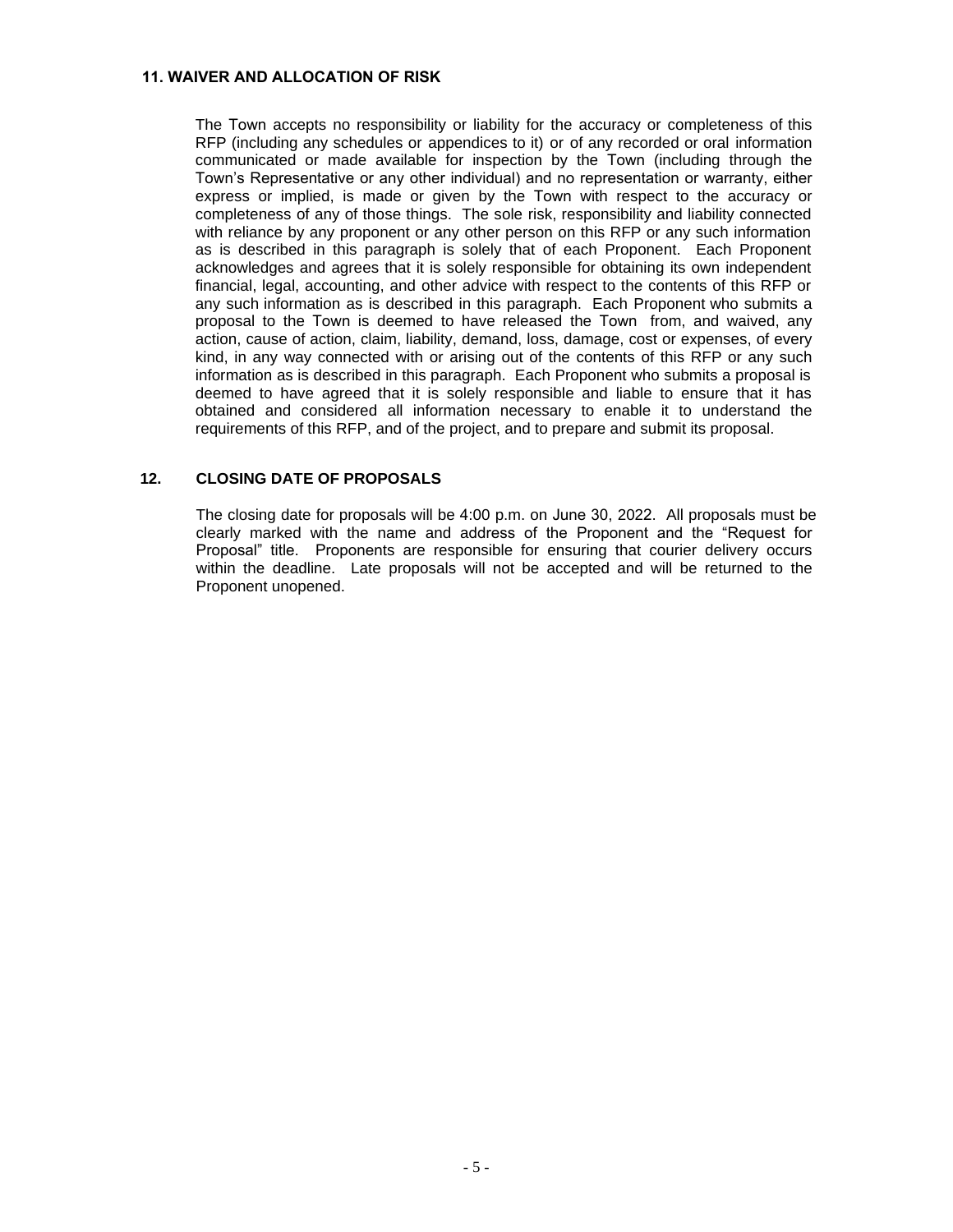# **Town of Fort Macleod Municipal Website Re-Design RFP 2022-11**

#### **Certification Document**

#### **Certification**:

We have carefully read and examined the RFP document and have conducted such other investigations as were prudent and reasonable in preparing this response.

We certify that the statements made in this response are true and complete. These statements and prices as bid represent our response to the Town of Fort Macleod. We agree to be bound by statements and representations made in this response and to any agreement resulting from this response.

We hereby agree that this RFP response may only be withdrawn by written notice delivered to the office of the Town Representative prior to the time set for the opening of tenders. We agree that the RFP response attached hereto shall be irrevocable by us for a period of sixty (60) days after the date of the opening of the RFP.

Print Company Name and Address:

Print Name and Title of Authorized Signing Officers:

Signature of Authorized Signing Officer:

Telephone Number: Telephone Number:

E-mail address:

Acknowledgement of Addenda

We acknowledge receipt of the following addenda which become part of this RFP:

ADDENDUM #  $\qquad \qquad$ 

ADDENDUM # **\_\_\_\_\_\_\_\_\_\_** 

ADDENDUM #

Signed this day of day of the state of the state of the state of the state of the state of the state of the state of the state of the state of the state of the state of the state of the state of the state of the state of t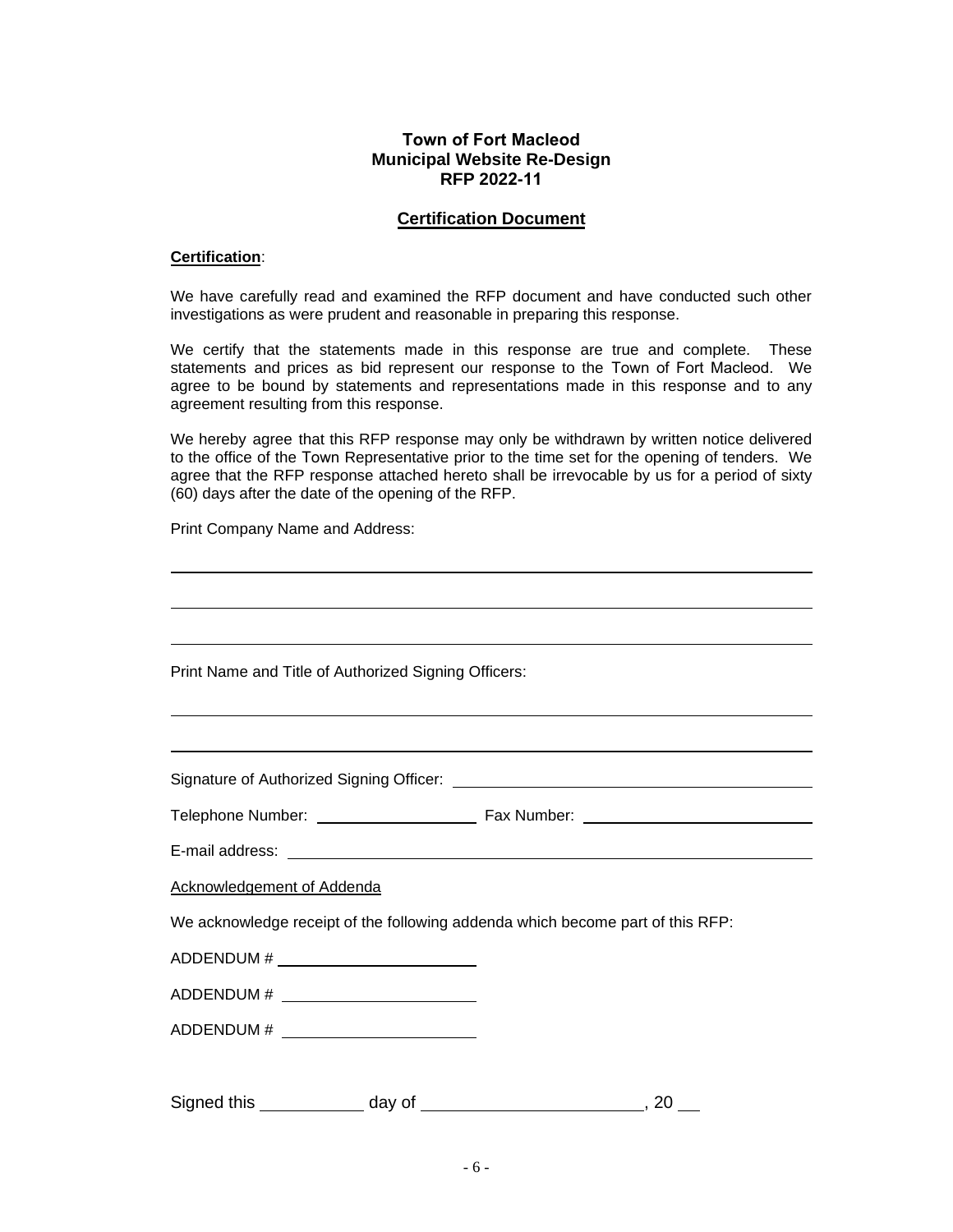**Request** 

**for**

# **Proposal**

**Municipal Website Re-Design** 

Town of Fort Macleod

**Project Scope of Work** 



*Proposals will not be opened in public*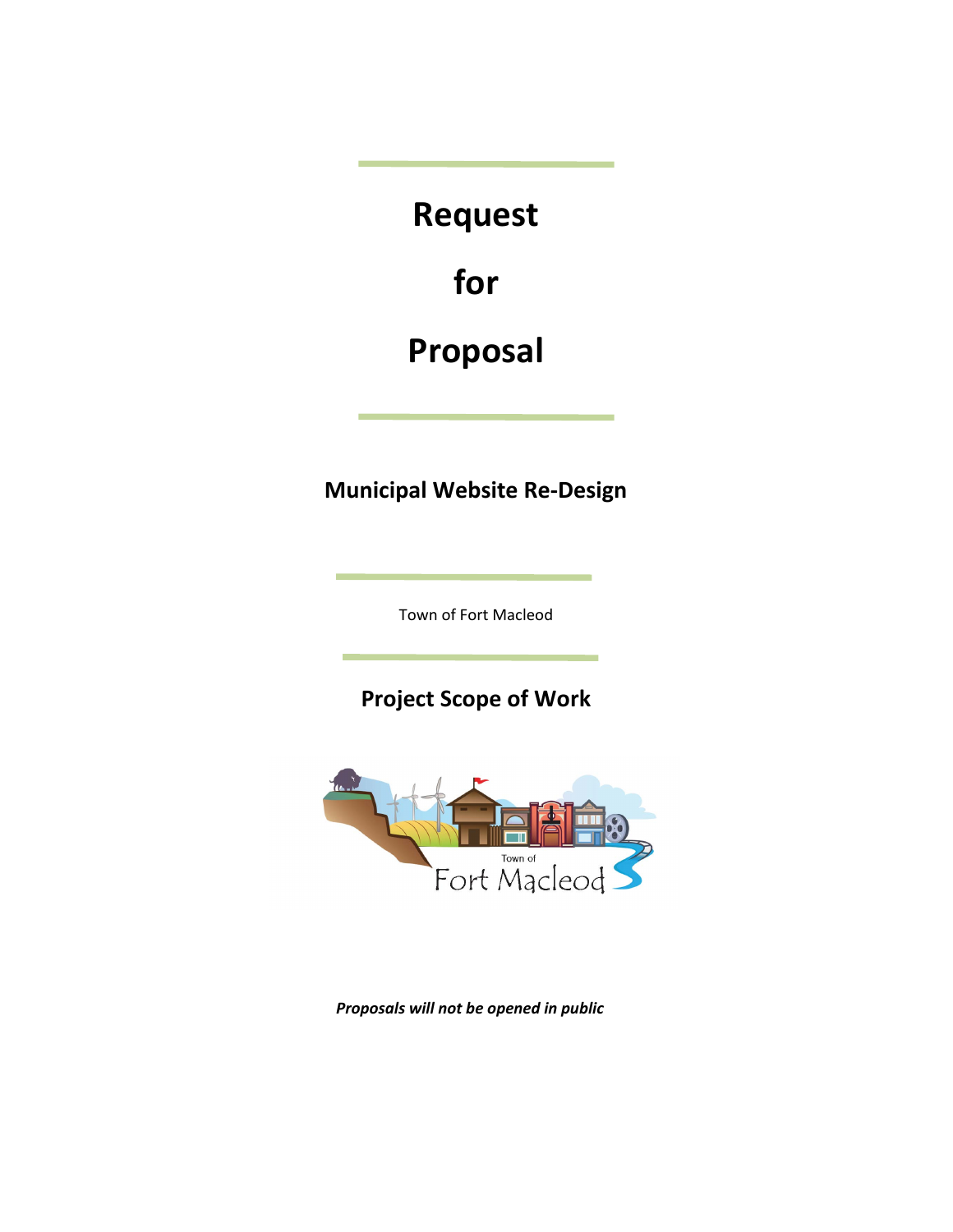# **Request for Proposal – Website Re-Design - Project Scope of Work**

# **1. Introduction** 2

The Town of Fort Macleod is seeking proposals from experienced website developers to undertake a complete re-design and update of the Town's website (www.fortmacleod.com). The Town is seeking to improve functionality, update content, and make the website more user friendly for current and prospective residents and businesses. The website will serve as a local services portal, to better target and inform residents and visitors of local services *available and improve investment opportunities*  leading to creation of employment.

The Town's website is an essential communication tool used to impart information to the public, including residents, businesses, community groups, investors, and visitors to the community. As the face of the Town, the website also plays a critical role in how the Town is perceived by these user groups.

# **2. Background**

The existing website is outdated, difficult to navigate, and does not meet the needs of users in terms of expectations around an ever-evolving digital landscape. It is not mobile friendly, does not provide any automated or online services, and is not aligned with other standardized features of many updated municipal websites.

# **3. Purpose**

The Town of Fort Macleod is seeking a qualified contractor to evaluate the existing Town website and web applications and submit proposals for implementing a re-designed site that provides optimal image, organization and functionality. The re-designed site will strengthen the municipality's online presence, including strong focus community facilities, property developent, as well as document searches and integration with Laserfiche. It will introduce a fresh new design.

Expected results of the re-design of the Town's website and online presence include:

- Improvements to the Town's online image and ability to promote the municipality as a desirable place to live, work, visit and invest.
- Improved communication mechanisms with citizens, stakeholders and others.
- Improved appeal for planning & development (both residential and business including industrial & commercial).
- Improved access to information by communities, visitors, citizens, including searchability. Laserfiche compatibility a must.
- Improved responsiveness and access to information on mobile devices.
- Improved content management systems and protocols.

The Town expects the re-designed website to be attractive, clean, engaging, intuitive, well-organized and easy to navigate with a standardized look, feel and experience. Enhancing user experience is a key objective of the re-designed site. An effective website will increase online citizen self-service. It must also be manageable to administer for Town staff, as our small municipality does not have full-time dedicated communications personnel.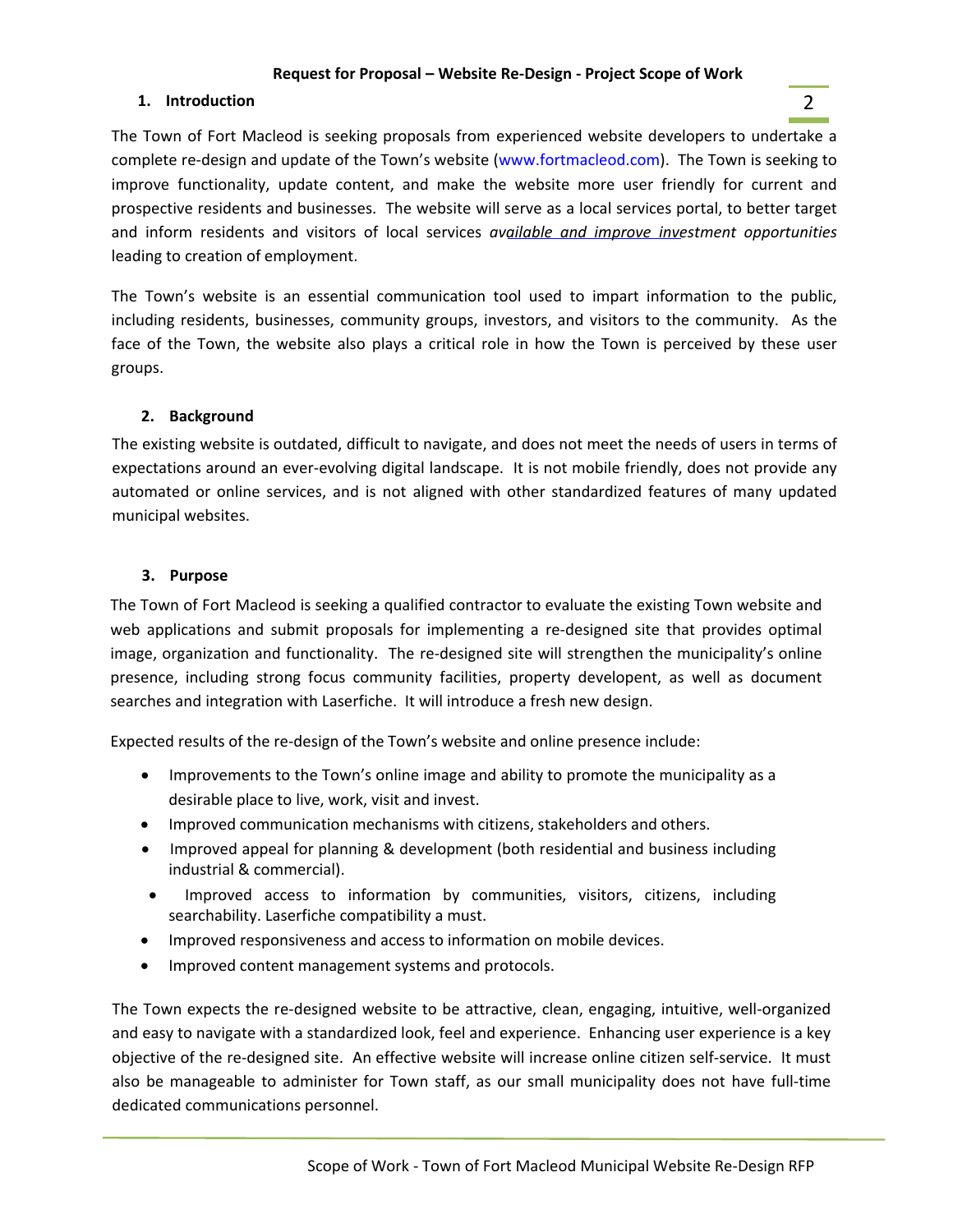# **4. Scope of Services – Municipal Website Re-Design**

Meeting the Town's expectations will be accomplished by tailoring your solution to meet our needs. The new website should include the following features:

# **REQUIRED:**

- Refresh the overall look and feel of the website by introducing a new design.
- Employ intuitive design, logical menus and greater consistency with website trends for AB municipalities.
- Be compatible with all common browsers, with fast loading speeds.
- Have complete mobile version that displays well on all common smartphones and supports touch platforms.
- Have user-friendly, non-proprietary Content Management System. Proposal should identify and provide rationale for using selected CMS.
- Provide guidance and expertise in developing and organizing content. This will include reorganizing content to be more user friendly, potentially adding, deleting, or editing content to provide clear, concise, and useful information to our audiences.
- Implement a prominent, robust search function.
- Incorporate a print friendly function.
- Ability to fill out and submit forms on-line through the Town's Laserfiche programs.
- Ability to upload and download documents.
- Allow for the ability to integrate video content and photos.
- Include a calendar feature to be used to keep the public informed of upcoming meetings, public hearings, Town-organized events. ie: cloud calendar (likely google)
- Include font size adjustment and other features that allow universal accessibility of the website, without compromising the website design and structure.
- Include the ability to subscribe to various distribution lists and updates through email.
- Integrate with social media pages.
- Provide full suite of menu options.
- Include editable emergency notification banner and ability to post on all or specific pages.
- Support links to other Town sites.
- Provide standardized page templates with full editing capability.
- Migration of relevant content from existing website.
- Include website analytics, site statistics and marketing metrics feature.
- Include a plan for testing the site, resolving issues and providing technical support.

3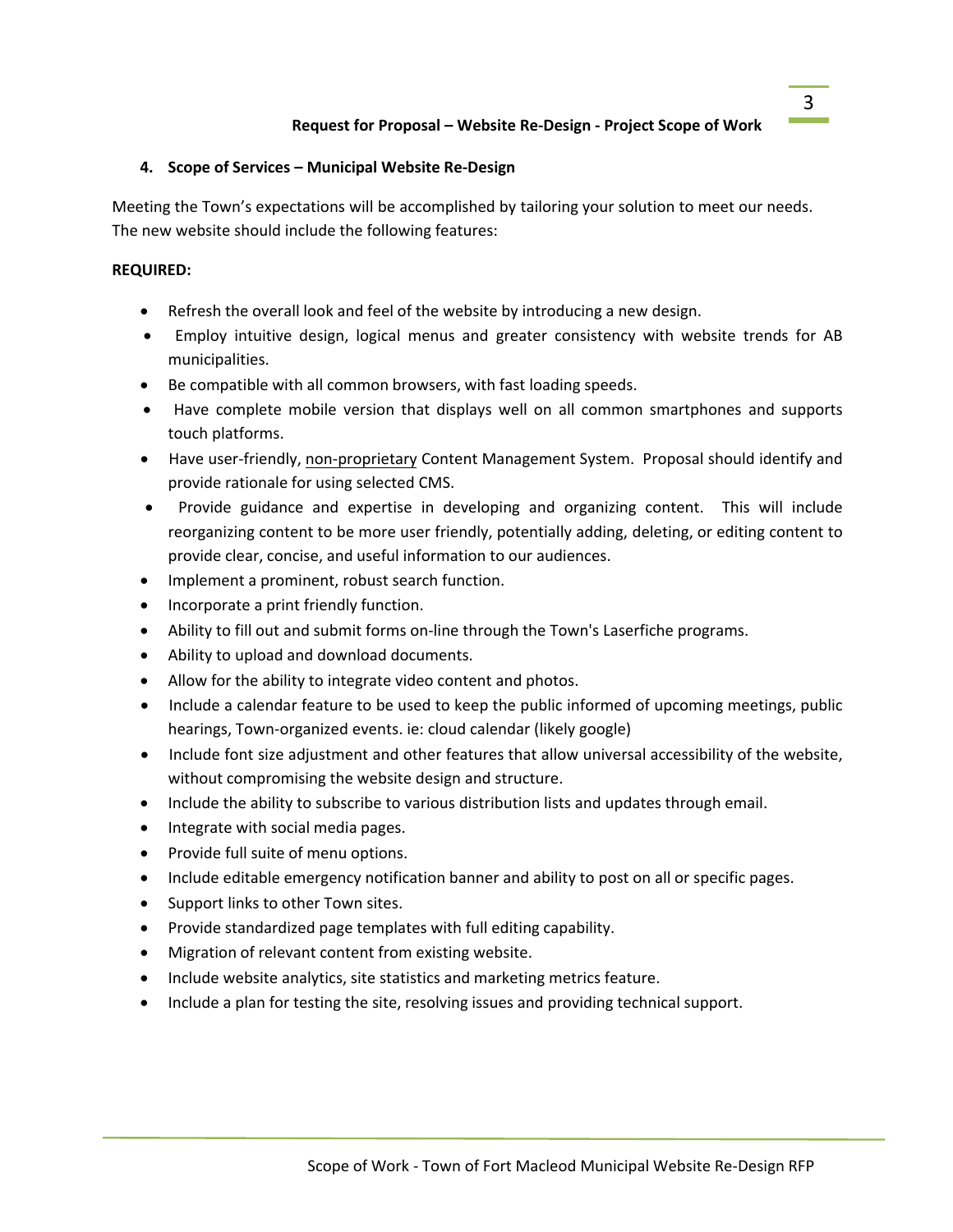# **Request for Proposal – Website Re-Design - Project Scope of Work**

- Provide manual to staff upon project completion, containing applicable website user and style guide, best practices systems documentation, posting guidelines and recommended protocols.
- Provide training in managing and editing content to key staff as well as staff having access to an online knowledge base that include all basic to advanced functions.
- All features must be ad-free.
- All features must be fully editable by staff with an ability to have "user role management capabilities"
- Warranty on design that covers bug fixes discovered in the first sixty (60) days after launch.
- All data must be stored in Canada and be compliant with the *Freedom of Information and Protection of Privacy Act.*

#### **OPTIONAL:**

- Provide a web-based ability to poll / survey residents or businesses.
- Current weather on homepage.
- Dynamic content Frequently Asked Questions, Complaint process,
- Archive centre Laserfiche compatable
- Integrated Google Maps with custom markers and geolocation search features.
- Provide other features or functionality that may help the Town of Fort Macleod deliver services and promote the municipality as a desirable place to live, work, visit and invest.

### **HOSTING:**

• Website to be hosted by the vendor.

**NOTE:** The Town will provide all photographs for the website.

# **5. Project Management**

The contractor shall:

- Review the Town's existing website to determine how best to organize and present the content to provide a high-quality, attractive and user-friendly website.
- Design and build the website working with relevant Town staff.
- Supply all components and licences as required.
- Manage the project so that all deliverables and timelines are reasonable and achievable.
- Provide a project plan and schedule timeline outlining the discovery, design, development, migration plan and deployment phases
- Prepare a sitemap proposal during the initial design stages of the project
- Provide prototypes, design flats or mock-ups for review.
- Undertake internal and external beta testing of the site.
- Conduct quality assurance testing on popular browsers and mobile devices.